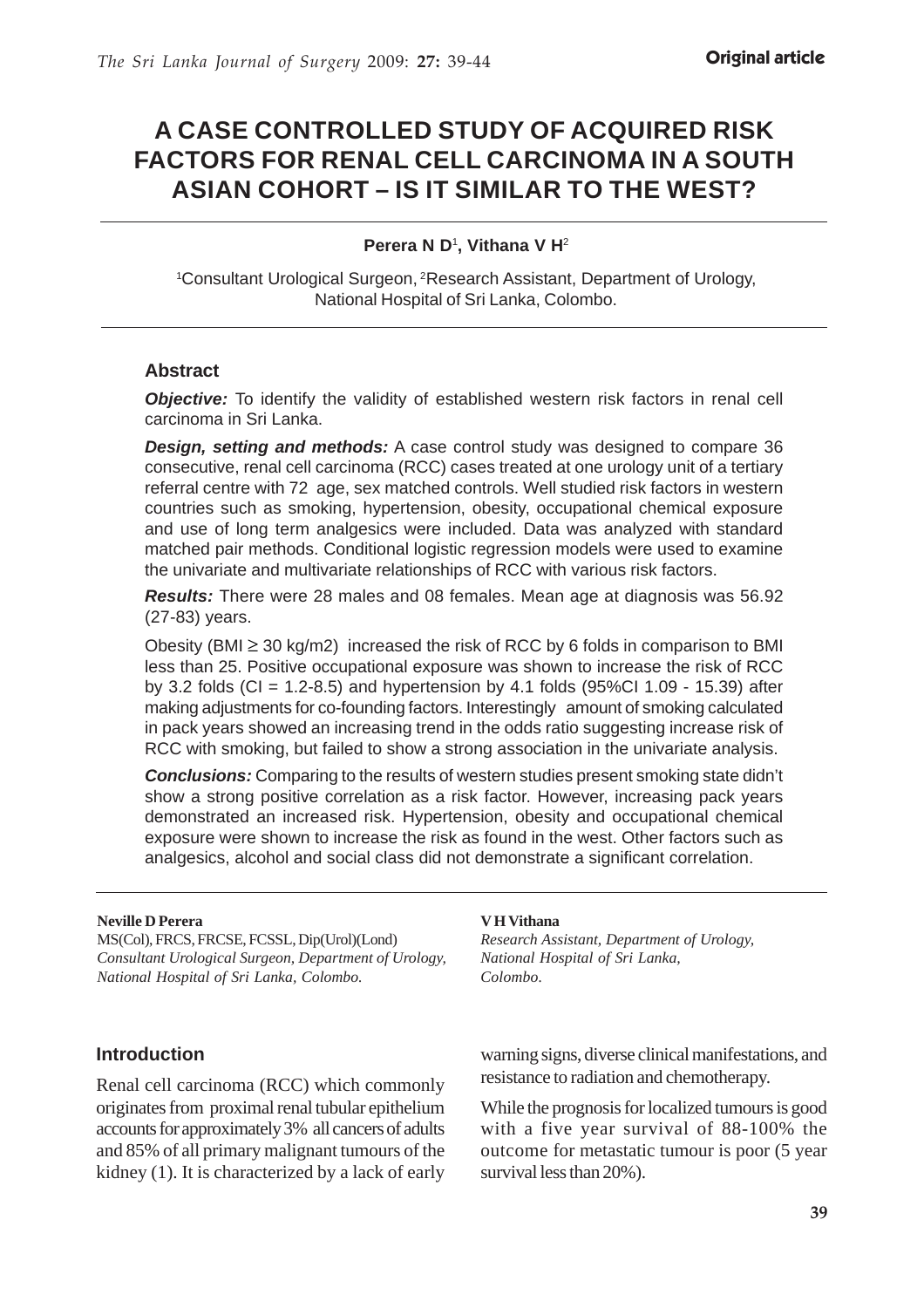The risk factors which are studied in the west and rest of the world literature includes its genetic predisposition, tobacco usage, hypertension, obesity and occupational exposures to carcinogens such as heavy metals, petroleum products and asbestos. Contribution of analgesics, diuretics, anti hypertensive agents, renal calculi, and urinary tract infections has been studied with a rather inconclusive outcome. The risk factors for RCC are largely unknown in the third world. As there are hardly any published data on this subject in south Asia this study was designed to test the validity of these findings in this region.

### **Materials and methods**

This study was designed as a matched case control study. A case was defined as a patient with proven RCC, who was treated at one urology unit of a tertiary referral center, between January 1999 and January 2005. Sixty two patients were identified from hospital records. These patients were invited to participate in a clinic where required information was gathered. Among all eligible patients 26 were excluded due to unavailability of reliable data or non response after two rounds of postal communications. Thus 58% (36 of 62) of all eligible patients were interviewed. There was no significant demographic difference between the recruited group and those who failed to participate in the study. For example in the recruited group 77.8 were males and the mean age at diagnosis was 56.9 years (27-83years). Corresponding figures for nonparticipants were 73% and 58.9 years (33-75). For each participant a control was matched for sex and age (within 5 years) who was followed up in general surgical out patient clinics following a major surgical procedure. Patients with a history of renal tumours and conditions that are directly known to be associated with RCC (eg. Von Hippel Lindau syndrome) and whose presenting complaint was a risk factor under investigation (eg. chronic anlgisic consumption) were excluded from the control group. In person structured interviews were conducted to gather information regarding, demographic data (including social class), smoking habits (number of pack years), hypertension, life time chemical occupational exposure, long term use of analgesics and the body mass index.

Data were analysed with standard matched pair methods. Conditional logistic regression models were used to examine the univariate and multivariate relationships of RCC with various risk factors. The associations were measured by the odds ratios (OR) and their corresponding 95% confidence intervals (95% CI). *p* value less than 0.05 was considered significant and the factors, which were found to be significant in the univariate analysis, were incorporated into the multivariate analysis to detect the confounding effects.

### **Results**

There were 28 (77.8%) male and 08 (22.2%) female patients. The mean age at the diagnosis was 56.92 years (range 27-83). Results are tabulated as follows.

| Pack years        | Cases            | Controls         | <b>OR</b> | 95% CI       |
|-------------------|------------------|------------------|-----------|--------------|
| $\Omega$          | 12               | 34               | 1.00      |              |
| < 20              | 12               | 32               | 1.06      | $0.4 - 02.7$ |
| $20 - 39.9$       | 3                | 2                | 4.25      | $0.2 - 04.2$ |
| $\geq 40$         | 3                | 1                | 8.50      | $0.8 - 72.3$ |
| $Non-$<br>smoker  | 13<br>$(36.1\%)$ | 34<br>$(47.2\%)$ | 1.00      |              |
| Former<br>smoker  | 16<br>$(44.4\%)$ | 25<br>(34.7%)    | 1.67      |              |
| Current<br>smoker | 07<br>$(19.4\%)$ | 13<br>$(18.1\%)$ | 1.41      |              |
| Total             | 36<br>$(100\%)$  | 72<br>$(100\%)$  |           |              |

#### **Table 1. Effect of total and current smoking status on RCC (Results of univariate analysis)**

| Table 2. Effect of duration of hypertension |
|---------------------------------------------|
| on RCC                                      |

| Duration of<br>hypertension | <i>v</i> value | 0 <sub>R</sub> | 95% CI         |
|-----------------------------|----------------|----------------|----------------|
| No hypertension             |                | 1.0            |                |
| Less than 5 years           | 0.047          | 3.68           | $1.02 - 13.36$ |
| 5 years or more             | 0.019          | 6.20           | $1.34 - 28.66$ |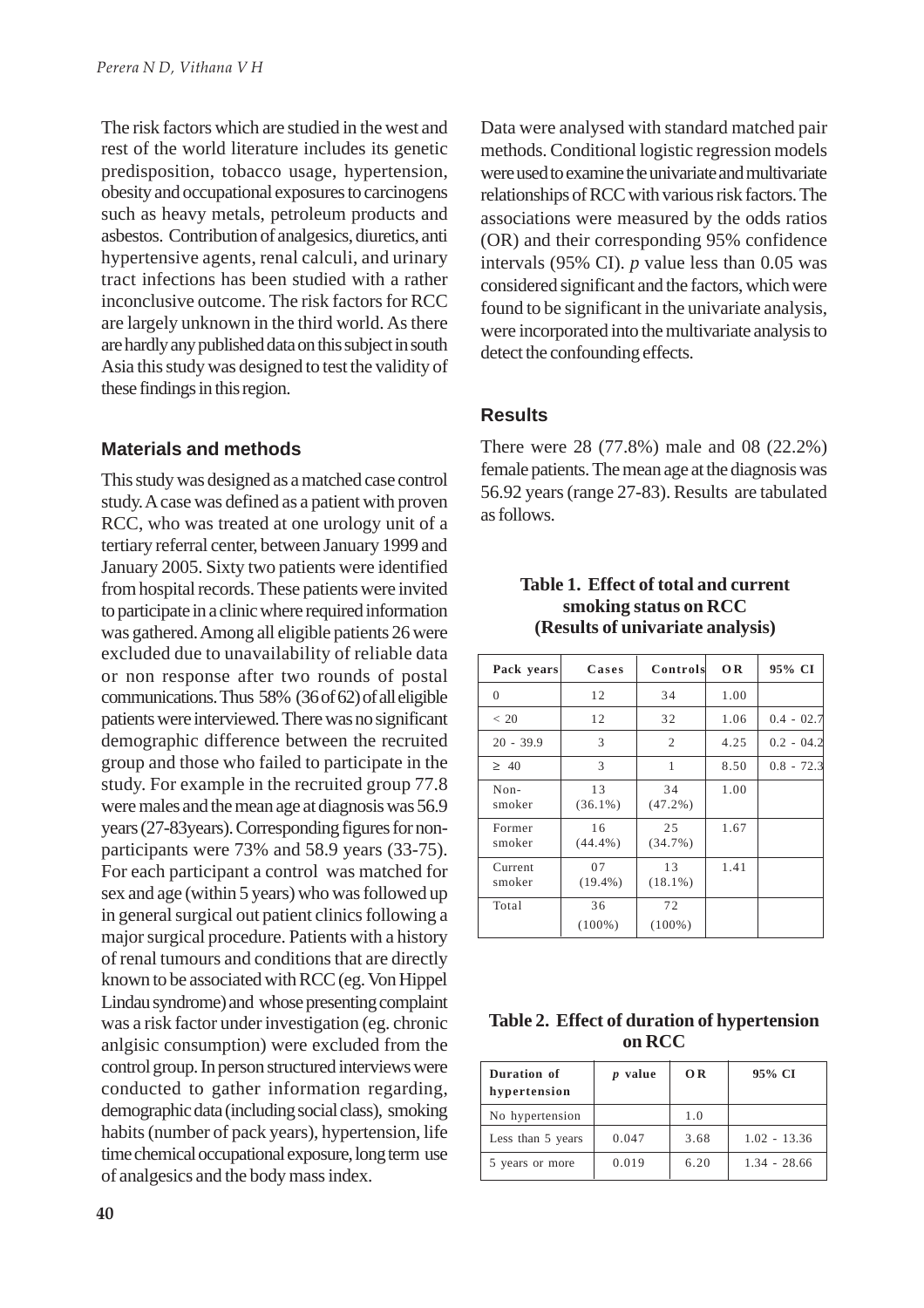|                        | Case         | Controls     | OR   | 95% CI         |
|------------------------|--------------|--------------|------|----------------|
| Hypertension           | 15           | 14           | 2.96 | $1.2 - 19.4$   |
| BMI category $(kg/m2)$ |              |              |      |                |
| <25                    | $22(61.1\%)$ | 57 (79.2%)   | 1.0  |                |
| $25 - 29.9$            | $09(25.0\%)$ | 13 (18.1%)   | 1.79 | $0.67 - 4.78$  |
| $\geq 30$              | 05 (13.9%)   | $02(02.3\%)$ | 6.48 | $1.17 - 35.90$ |
| Total                  | $36(100\%)$  | 72 (100%)    |      |                |

#### **Table 3. Effect of hypertension and BMI on renal cell carcinoma (Results of the univariate analysis)**

**Table 4. Risk factors for renal cell carcinoma (Results of multivariate analysis)**

| Risk factor                        | P value | <b>OR</b> | 95% CI         |
|------------------------------------|---------|-----------|----------------|
| Hypertension                       | 0.036   | 4.10      | $1.09 - 15.36$ |
| Occupational exposure              | 0.019   | 3.21      | $1.21 - 08.51$ |
| $25 - 30$ kg/m <sup>2</sup><br>BMI | 0.415   | 1.59      | $0.52 - 04.87$ |
| $>$ 30kg/m <sup>2</sup>            | 0.037   | 7.42      | $1.13 - 48.74$ |

### **Table 5. Distribution of other risk factors between renal cell carcinoma cases and controls**

| <b>Risk factors</b>          | Cases | Controls | OR   | 95% CI      |
|------------------------------|-------|----------|------|-------------|
| Occupational<br>$exposure +$ | 16    | 17       | 2.59 | $1.2 - 6.2$ |
| Paracetamol<br>(regular use) | 09    | 17       | 1.08 | 0.997-9.89  |
| Aspirin<br>(regular use)     | 08    | 06       | 3.14 | 0.997-9.89  |

# **Discussion**

In the west the age-adjusted incidence of renal cell carcinoma has been rising by 3% per year. Approximately 31,200 new cases of renal cell carcinoma were diagnosed in the year 2000, and more than 11,900 affected individuals died. Number of deaths worldwide from kidney cancer was expected to exceed 100,000 in the year 2001(2,3). Renal cell carcinoma which is twice as common in male and appears in the fourth to sixth decades, is the sixth leading cause of cancer deaths. Compared to these figures this is a relatively rare cancer in Sri Lanka.

# **Risk factors**

# **Smoking**

Epidemiological studies done in the west in early seventies have identified tobacco exposure as the most widely accepted environmental risk factor although the relative associated risk has been modest ranging from 1.4 to 2.5 compared to controls (4). Ex smokers and current smokers both carried a statically significant high risk than non smokers with an increased relative risk proportionate to the amount and duration of smoking (5). The risk was inversely proportionate to the time elapsed since abstinence and age of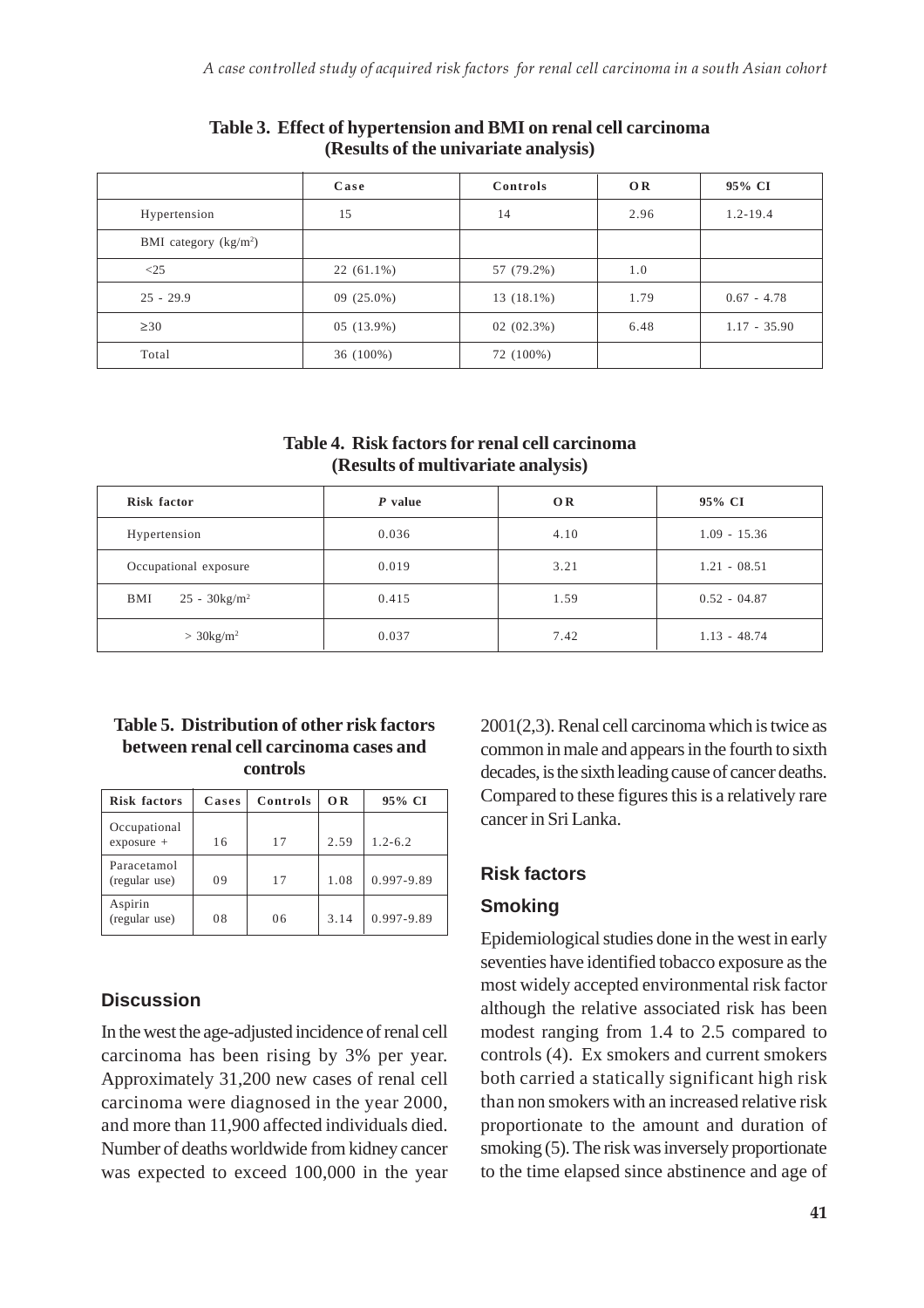starting to smoke. Industrial exposure to cadmium has been shown to aggravate the risk of developing renal cell carcinoma among smokers. A particularly high risk is reported in smokers who also chew tobacco. Studies have also suggested that in women this may not be as important a risk factor (6, 7). Passive smoking was shown to increase the risk of renal cell carcinoma by 5.7 folds. In the present study associated risk has been modest, ranging from 1.4 to 2.5 compared with controls. When the amount of smoking was considered, in the univariate analysis there was an increasing trend in the odds ratio with increasing pack years of smoking, but this was not statistically significant (Table 6). Risk is directly related to duration of smoking and drop after cessation. Current smoking status was not shown to be significantly associated with RCC in the multivariate analysis (Table 7). Thus the current study failed to show a strong positive relationship as found in western literature.

# **Hypertension**

Hypothesis regarding the connection between hypertension and obesity as high risk predisposing factors for renal cell carcinoma was tested in few studies (8, 9). Postulated pathological process was hypertension lead to renal glomerulosclerosis and tubular interstitial cell proliferation. Diuretics used as medication for hypertension were initially thought to be an independent risk factor but later found to be not so.

In the current study hypertension is an independent risk factor for the development of renal cell carcinoma (OR 4.1, 95% CI 1.09- 15.36) (Table 3).

Because advanced renal disease can lead to hypertension we analysed the duration of hypertension and risk of RCC. The risk of RCC increases with the duration of hypertension (Table 4).

This was in keeping with the results observed in other cohort studies (10). Association between hypertension and renal cell carcinoma is unlikely to be due to consequences of renal cancer as subjects who were diagnosed to have hypertension for more than 5 years have clearly show an increased risk of renal cell carcinoma.

# **Obesity and body mass index**

The majority (61.1%) of the patient population has a BMI less than  $25 \text{ kg/m}^2$  (Table 1). However, obesity was identified as a statistically significant risk factor for renal cell carcinoma. A person with a BMI of 30 kg/m<sup>2</sup> has a 6 times increased risk of RCC when compared to a person with a BMI of 25 kg/m2 or less (OR=6.48, CI=1.17-35.9) (Table 2). The results were similar after making adjustments for potentially confounding effects of other risk factors, i.e. smoking, hypertension, occupational exposure (OR=7.4, CI=1.1-48.7) (Table 3). High risk for renal cell carcinoma with increasing body mass has been noticed by number of observers (11,12). However, definition of obesity has been an inconsistent factor and most were not case controlled studies.

Current study identifies obesity as an independent risk factor for renal cell carcinoma, although majority of the cases were not obese (13).

Prenatal growth and intrauterine development of organs are interconnected and suggested to have an impact on future cancer risk of many organs. Relationship between high birth weight (>3500g) which represent intrauterine growth and increased risk of renal cell carcinoma has been demonstrated (14).

Links between diet and renal cell carcinoma is under investigation. A Swedish study of over 45000 women has failed to demonstrate any association with healthy or western diet with risk of renal cell carcinoma. High risk diets (high protein and fat) and dietary habits have been identified by some studies (15).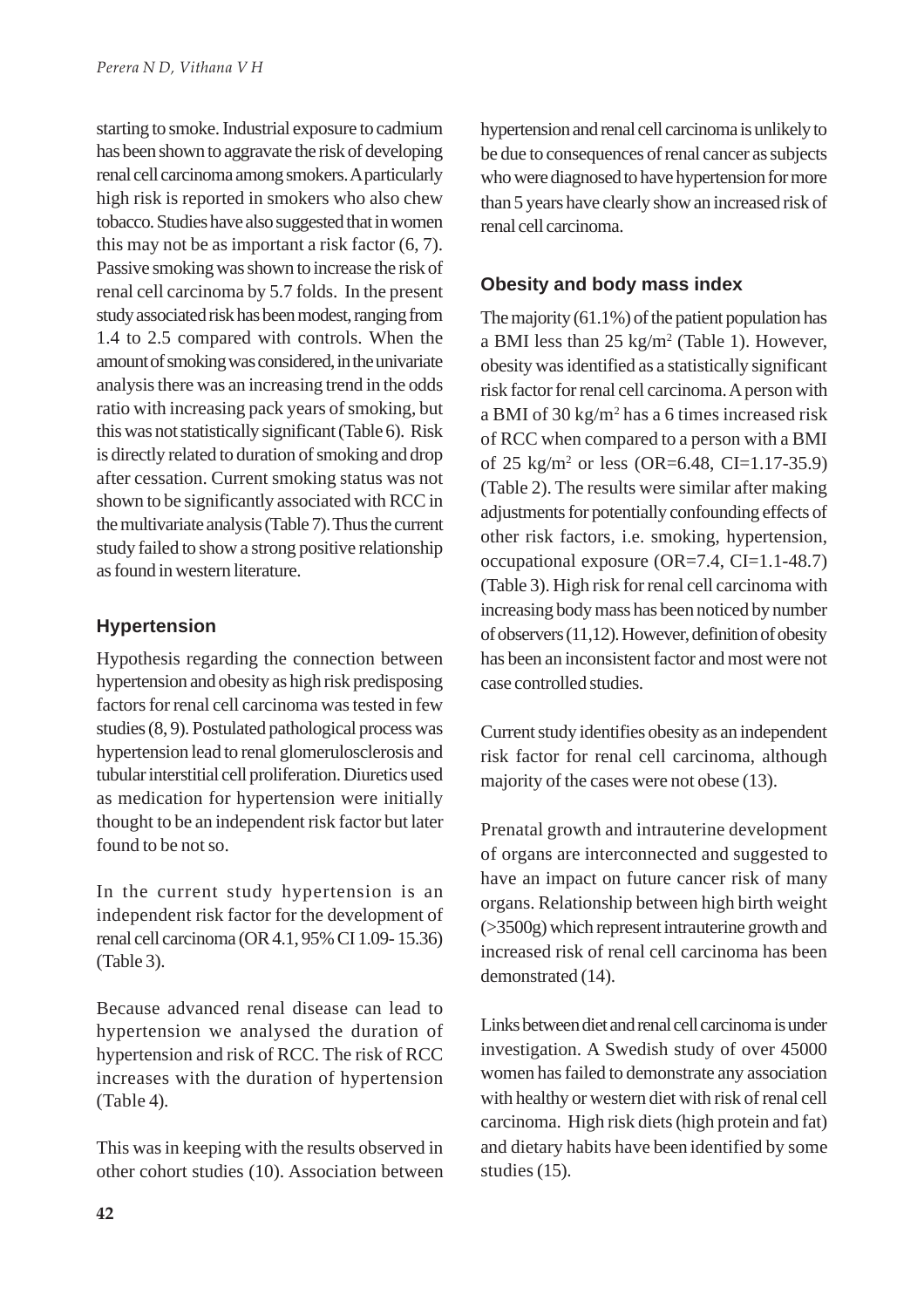Contradictory results have been found in studies regarding the connection between alcohol and renal cell carcinoma risk. While a prospective Finnish study suggest moderate alcohol consumption is connected with decreased risk many other studies demonstrate opposite results (7, 16).

### **Industrial exposure**

There is very limited knowledge about the role of industrial and workplace exposure on the risk of developing renal cell carcinoma. A population study in Canada has demonstrated an excess risk among printers, nursery workers (gardeners), aircraft mechanics, farmers, horticulturists, defense services, wholesale trade, retail trade and exposure to chromium, inorganic acid solutions, rubber, ozone, hydrogen sulphide, ultraviolet irradiation and birth weight (15,16,17). The distribution of positive occupational exposures were shown in Table 5. Positive occupational exposure was shown to increase the risk of RCC by 3.2 folds  $(95\% \text{ CI} = 1.21 - 8.51)$  in the multivariate analysis. Exposure to petroleum, iron, steel, asbestos, cadmium, textile dyes, dry cleaning solvents and agrochemicals were considered as positive occupational exposure. We also inquired into long term exposure to any other chemicals and we observed that exposure history fertilizer is significantly high among the patients with RCC as compared to controls. Small sample size limits the individual identification of the high risk occupations.

# **Conclusion**

Comparing to the results of western studies, present smoking state didn't show a strong positive correlation as a risk factor. However, increasing pack years demonstrated an increased risk. Occupational exposure, hypertension and relative obesity were shown to increase the risk of renal cell carcinoma. Most of the other less established risk factors did not show any significant association. Present study emphasizes the need of larger scale studies in this direction especially regarding the involvement of industrial carcinogenesis of RCC in this part of the world.

# **Annex:**

# **Definitions**

| $\bullet$ | Body mass index (BMI) | : Weight $(kg)/$ Height $(m2)$ .                                                                                       |  |
|-----------|-----------------------|------------------------------------------------------------------------------------------------------------------------|--|
| $\bullet$ | Obesity               | : BMI more than or equals to $30 \text{ kg/m}^2$ .                                                                     |  |
| $\bullet$ | Pack year             | : One pack year = 20 cigarettes smoked per day,<br>for one year.                                                       |  |
| $\bullet$ | Hypertension          | : Systolic blood pressure more than or equals to 140 mmHg.<br>Diastolic blood pressure more than or equals to 90 mmHg. |  |

- Regular use of paracetamol and aspirin daily over one year.
- Alcohol consumption Regular drinker over 5 years.